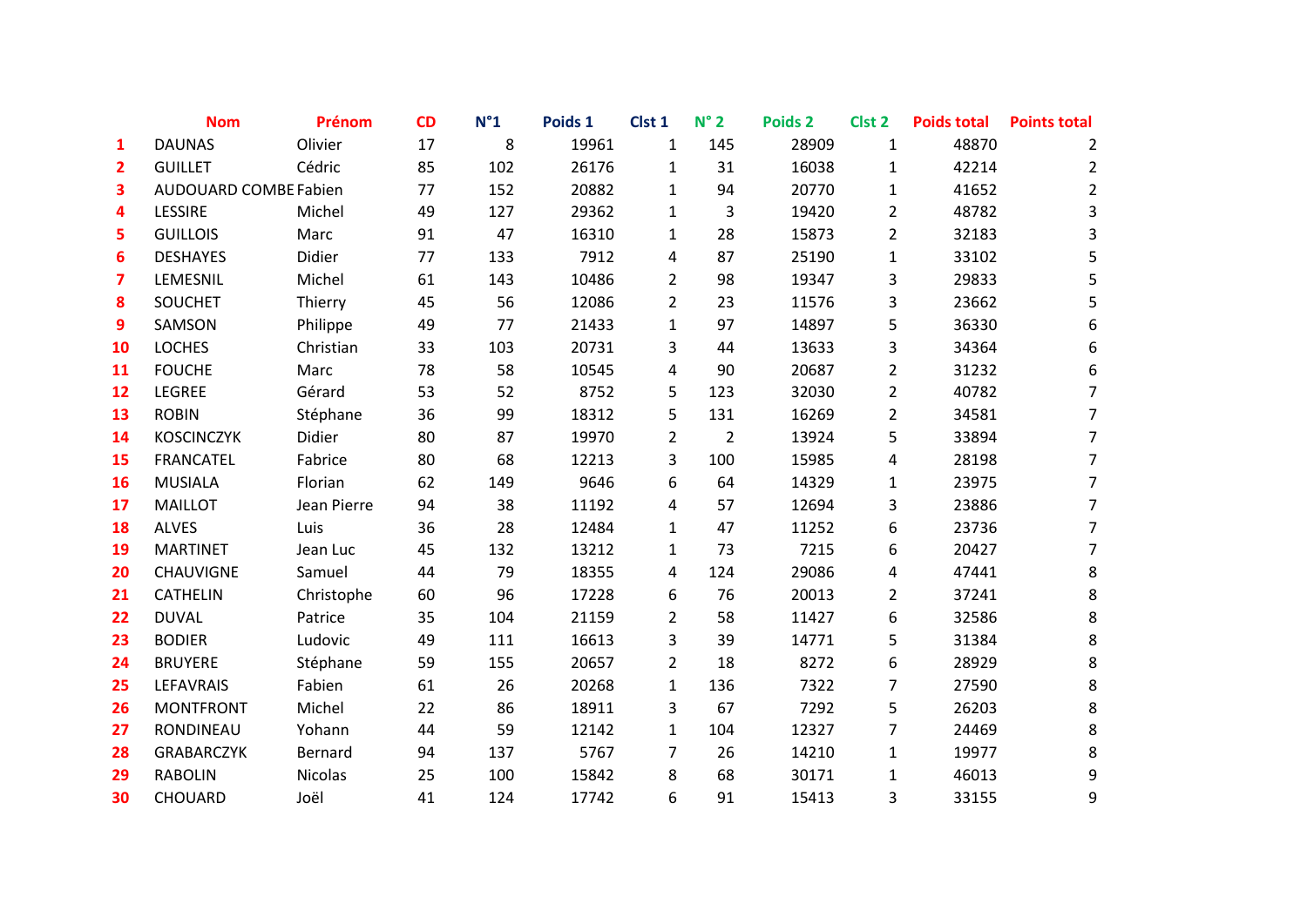| 31 | LOIZEAU            | Matthieu     | 85             | 6              | 16564 | 5              | 116 | 16230 | 4              | 32794 | 9  |
|----|--------------------|--------------|----------------|----------------|-------|----------------|-----|-------|----------------|-------|----|
| 32 | <b>BERGAULT</b>    | François     | 17             | 114            | 14805 | 6              | 69  | 15252 | 3              | 30057 | 9  |
| 33 | <b>GATARD</b>      | Étienne      | 10             | 92             | 16773 | 7              | 20  | 13090 | $\overline{2}$ | 29863 | 9  |
| 34 | <b>BERENGUER</b>   | <b>Bruno</b> | 50             | 41             | 7968  | 7              | 99  | 19773 | $\overline{2}$ | 27741 | 9  |
| 35 | <b>RISOLI</b>      | Mario        | 89             | 109            | 17008 | $\overline{2}$ | 11  | 9413  | $\overline{7}$ | 26421 | 9  |
| 36 | GARLOPEAU          | Michel       | 17             | 116            | 19929 | 1              | 135 | 6099  | 8              | 26028 | 9  |
| 37 | <b>BERTIN</b>      | René         | 58             | 71             | 9893  | 6              | 142 | 14854 | 3              | 24747 | 9  |
| 38 | <b>CHAMBON</b>     | Aymeric      | 28             | 37             | 7489  | $\overline{7}$ | 43  | 14042 | $\overline{2}$ | 21531 | 9  |
| 39 | <b>GAVINI</b>      | Raphaël      | 85             | 106            | 14401 | 7              | 125 | 29616 | 3              | 44017 | 10 |
| 40 | <b>BOUFFANDEAU</b> | Jean Bernard | 79             | 16             | 11382 | 5              | 126 | 26880 | 5              | 38262 | 10 |
| 41 | <b>THIBAUD</b>     | Jean Marie   | 33             | 48             | 16197 | $\overline{2}$ | 119 | 20948 | 8              | 37145 | 10 |
| 42 | <b>DAULEU</b>      | Jean Louis   | 44             | 144            | 19012 | 3              | 111 | 14241 | $\overline{7}$ | 33253 | 10 |
| 43 | LAVAUX             | James        | 60             | 125            | 14116 | 7              | 106 | 18049 | 3              | 32165 | 10 |
| 44 | <b>GIELSINSKI</b>  | Olivier      | 59             | 4              | 19386 | 3              | 88  | 10007 | $\overline{7}$ | 29393 | 10 |
| 45 | <b>BELLIOT</b>     | Jean Claude  | 77             | 27             | 7432  | 8              | 150 | 20971 | $\overline{2}$ | 28403 | 10 |
| 46 | <b>HABETS</b>      | <b>Bruno</b> | $\overline{2}$ | 18             | 18703 | $\overline{2}$ | 154 | 8084  | 8              | 26787 | 10 |
| 47 | <b>COLLOT</b>      | Christian    | 16             | 29             | 11539 | 3              | 61  | 10311 | $\overline{7}$ | 21850 | 10 |
| 48 | <b>MARTINEZ</b>    | Isabelle     | 37             | 115            | 14850 | 5              | 121 | 21663 | 6              | 36513 | 11 |
| 49 | <b>BEAUVAIS</b>    | Jim          | 80             | 98             | 13200 | 10             | 143 | 20847 | 1              | 34047 | 11 |
| 50 | <b>DEBORD</b>      | Alain        | 18             | 24             | 6112  | 9              | 109 | 22907 | $\overline{2}$ | 29019 | 11 |
| 51 | <b>FLATTOT</b>     | Olivier      | 71             | 90             | 20224 | $\mathbf{1}$   | 149 | 7511  | 10             | 27735 | 11 |
| 52 | <b>DELAGE</b>      | Thomas       | 57             | 95             | 13719 | 9              | 62  | 13156 | $\overline{2}$ | 26875 | 11 |
| 53 | <b>NOPPE</b>       | Julien       | 62             | 81             | 15468 | $\overline{7}$ | 152 | 11368 | 4              | 26836 | 11 |
| 54 | <b>FOUCAULT</b>    | Christian    | 89             | 3              | 17266 | 4              | 74  | 7207  | $\overline{7}$ | 24473 | 11 |
| 55 | <b>BECAM</b>       | Julien       | 59             | 120            | 7968  | 8              | 35  | 15603 | 3              | 23571 | 11 |
| 56 | <b>WATRAIN</b>     | Christian    | 62             | 21             | 10898 | 6              | 79  | 12644 | 5              | 23542 | 11 |
| 57 | <b>BILORE</b>      | Jonathan     | $\overline{2}$ | 67             | 13220 | $\overline{2}$ | 86  | 7958  | 9              | 21178 | 11 |
| 58 | <b>DUPIN</b>       | Dominique    | 28             | 62             | 9409  | 5              | 133 | 8150  | 6              | 17559 | 11 |
| 59 | <b>FEUGAS</b>      | Roger        | 80             | $\overline{2}$ | 19704 | $\overline{2}$ | 60  | 9034  | 10             | 28738 | 12 |
| 60 | <b>FOLLET</b>      | Francis      | 10             | 128            | 19378 | 4              | 17  | 6913  | 8              | 26291 | 12 |
| 61 | <b>DEFROCOURT</b>  | Christophe   | 60             | 145            | 15072 | 4              | 8   | 8974  | 8              | 24046 | 12 |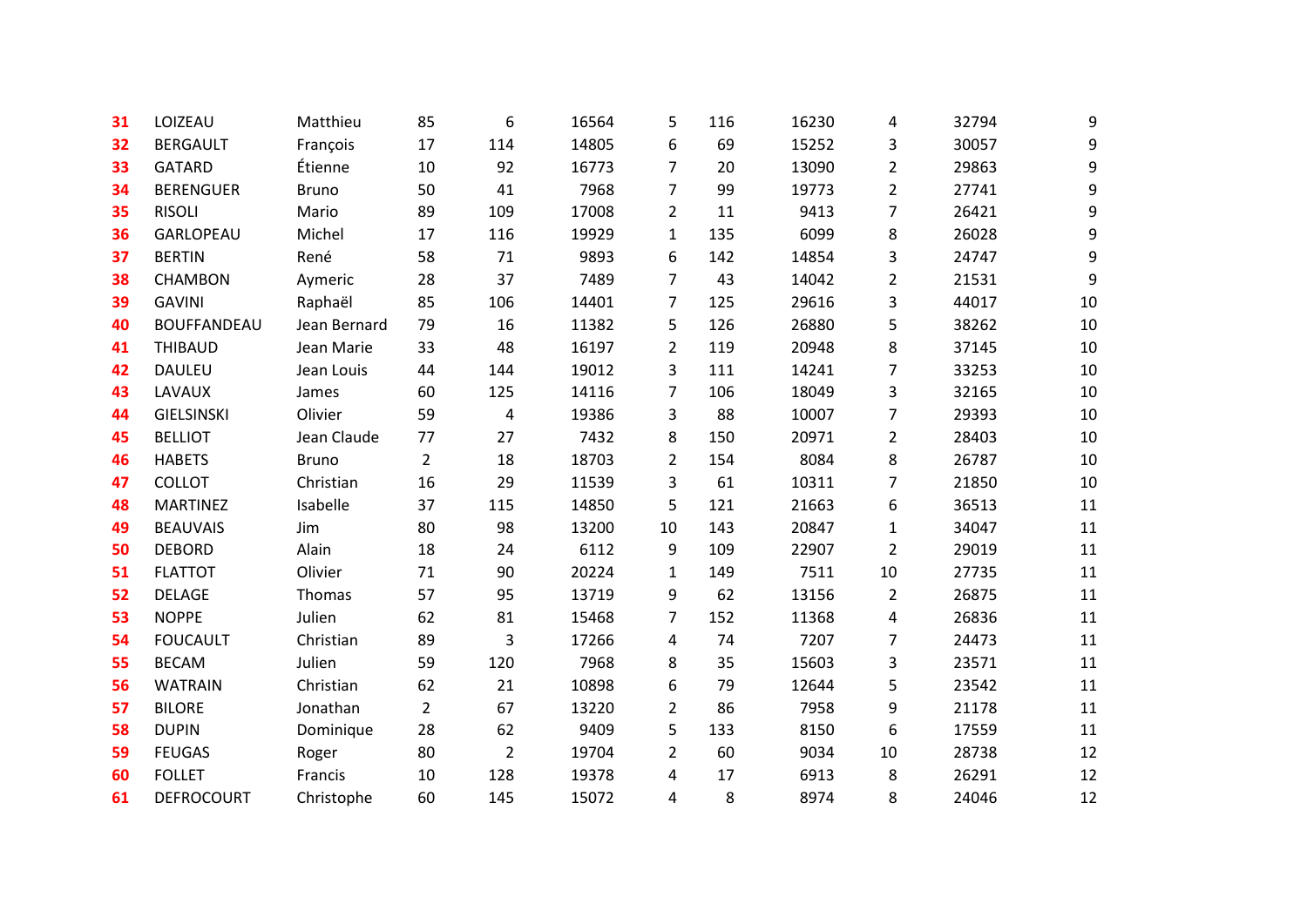| 62 | <b>DUCHESNE</b>    | Alain        | 28             | 57  | 9004  | 6              | 37           | 13342 | 6            | 22346 | 12 |
|----|--------------------|--------------|----------------|-----|-------|----------------|--------------|-------|--------------|-------|----|
| 63 | LELOUARNE          | Philippe     | 18             | 134 | 6777  | 6              | 101          | 13652 | 6            | 20429 | 12 |
| 64 | <b>JACGNEAU</b>    | Anthony      | 79             | 36  | 10138 | 5              | 147          | 8296  | 7            | 18434 | 12 |
| 65 | <b>BLINEAU</b>     | Claude       | 35             | 141 | 5379  | 8              | 70           | 9838  | 4            | 15217 | 12 |
| 66 | <b>NAUD</b>        | Franck       | 79             | 60  | 3902  | 12             | 118          | 32605 | 1            | 36507 | 13 |
| 67 | <b>LANNOY</b>      | Gilles       | 62             | 129 | 27675 | $\overline{2}$ | 32           | 6864  | 11           | 34539 | 13 |
| 68 | <b>GERNEZ</b>      | Emmanuel     | 59             | 25  | 13229 | 3              | 122          | 19950 | 10           | 33179 | 13 |
| 69 | <b>POINSIGNON</b>  | Didier       | 70             | 33  | 4508  | 12             | 117          | 25225 | $\mathbf{1}$ | 29733 | 13 |
| 70 | <b>STENGER</b>     | Marc         | 57             | 118 | 20401 | 3              | 7            | 7369  | 10           | 27770 | 13 |
| 71 | <b>DESAUBRY</b>    | Cédric       | 76             | 73  | 3956  | 12             | $\mathbf{1}$ | 20596 | $\mathbf{1}$ | 24552 | 13 |
| 72 | <b>LECHARTRE</b>   | René Paul    | 17             | 69  | 11070 | 4              | 114          | 12805 | 9            | 23875 | 13 |
| 73 | <b>GRONIER</b>     | Michel       | 94             | 63  | 4966  | 10             | 148          | 17568 | 3            | 22534 | 13 |
| 74 | <b>CHAMBRIN</b>    | <b>Bruno</b> | 78             | 76  | 9622  | $\overline{7}$ | 82           | 12135 | 6            | 21757 | 13 |
| 75 | <b>POINSIGNON</b>  | Tony         | 70             | 19  | 7934  | 8              | 51           | 11862 | 5            | 19796 | 13 |
| 76 | <b>GAUTHIER</b>    | Jean Claude  | 58             | 154 | 9111  | 7              | 4            | 10112 | 6            | 19223 | 13 |
| 77 | <b>LEROUX</b>      | <b>Bruno</b> | 17             | 35  | 7262  | 9              | 132          | 11691 | 4            | 18953 | 13 |
| 78 | <b>BARTOZEWSKI</b> | Rémi         | 80             | 121 | 1627  | 12             | 49           | 16610 | $\mathbf{1}$ | 18237 | 13 |
| 79 | <b>ACCART</b>      | Florian      | $\overline{2}$ | 17  | 11839 | 4              | 140          | 5135  | 9            | 16974 | 13 |
| 80 | <b>TALLEUX</b>     | Adrien       | 91             | 30  | 11911 | 2              | 75           | 4735  | 11           | 16646 | 13 |
| 81 | PLICHARD           | Daniel       | 59             | 146 | 4802  | 9              | 22           | 9952  | 4            | 14754 | 13 |
| 82 | <b>THOLLON</b>     | Bernard      | 44             | 80  | 14469 | 9              | 138          | 9424  | 5            | 23893 | 14 |
| 83 | <b>THIRION</b>     | Lucas        | 51             | 75  | 10899 | 5              | 30           | 12413 | 9            | 23312 | 14 |
| 84 | <b>ROBLES</b>      | Jean Pierre  | $10\,$         | 151 | 13674 | 5              | 53           | 9588  | 9            | 23262 | 14 |
| 85 | <b>TOUPET</b>      | Patrick      | 18             | 153 | 8538  | 8              | 108          | 14580 | 6            | 23118 | 14 |
| 86 | <b>HAUTEKEETE</b>  | Michel       | 37             | 46  | 4422  | 11             | 13           | 18145 | 3            | 22567 | 14 |
| 87 | <b>ODELOT</b>      | François     | 80             | 136 | 5143  | 10             | 12           | 15346 | 4            | 20489 | 14 |
| 88 | DERAMAIX           | Daniel       | 89             | 20  | 5961  | 10             | 65           | 11607 | 4            | 17568 | 14 |
| 89 | CHARPENTIER        | Laurent      | 44             | 131 | 8932  | 3              | 59           | 6936  | 11           | 15868 | 14 |
| 90 | <b>NIXON</b>       | Paul         | 35             | 84  | 15371 | 8              | 38           | 13014 | 7            | 28385 | 15 |
| 91 | PLICHARD           | Christophe   | 59             | 110 | 14169 | 8              | 25           | 8225  | 7            | 22394 | 15 |
| 92 | <b>FASQUEL</b>     | Armand       | 80             | 42  | 4867  | 10             | 113          | 14835 | 5            | 19702 | 15 |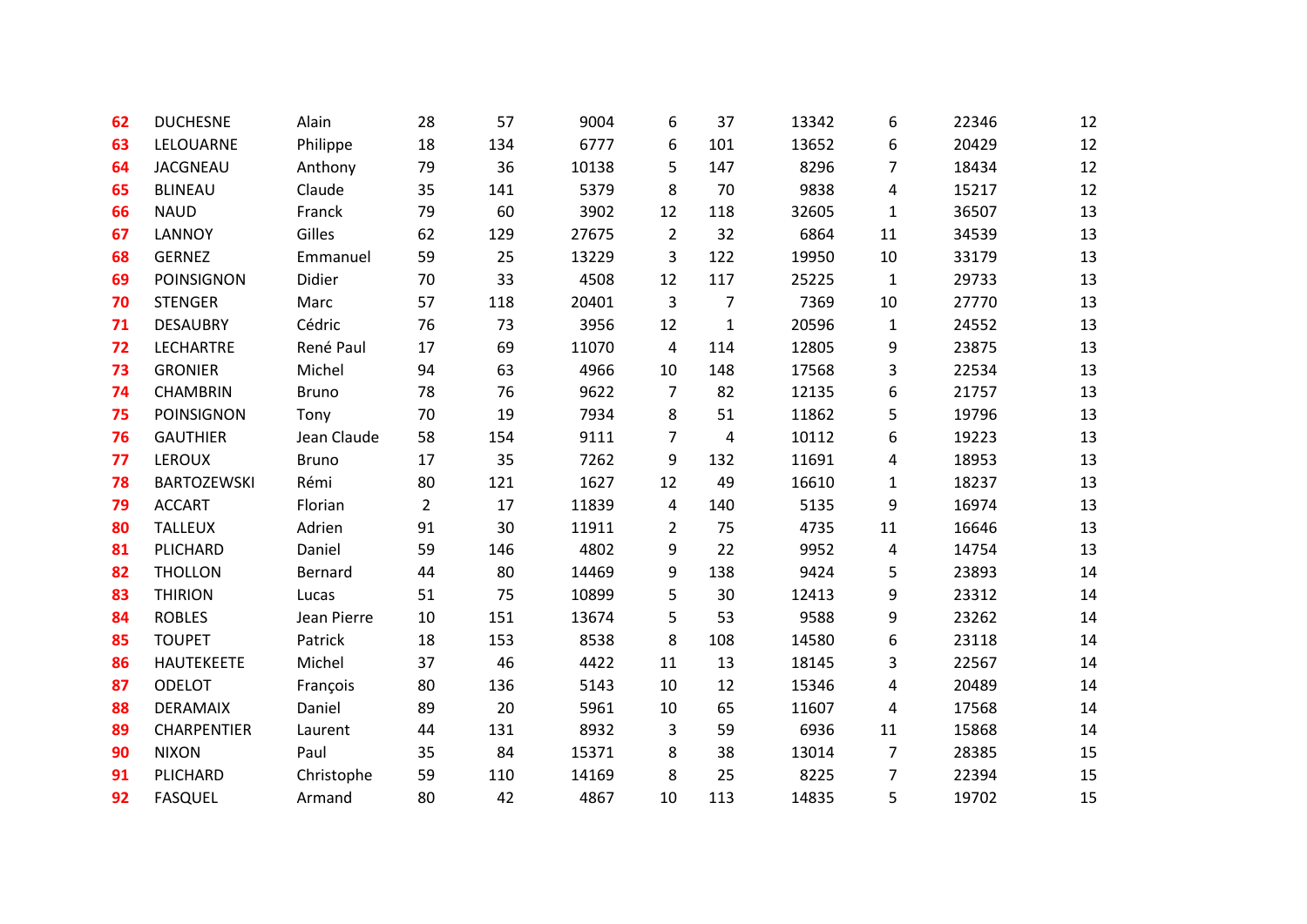| 93  | <b>ROLLET</b>    | Fabien    | 62             | 61           | 4818  | 11             | 29  | 14864 | 4              | 19682 | 15 |
|-----|------------------|-----------|----------------|--------------|-------|----------------|-----|-------|----------------|-------|----|
| 94  | <b>GENAIS</b>    | Patrick   | 22             | 45           | 11658 | 3              | 155 | 5798  | 12             | 17456 | 15 |
| 95  | <b>POIRIER</b>   | Stéphane  | 37             | 49           | 9109  | 4              | 81  | 6275  | 11             | 15384 | 15 |
| 96  | MARECHAUX        | Nicolas   | 85             | 53           | 10887 | 3              | 137 | 3932  | 12             | 14819 | 15 |
| 97  | <b>BODIER</b>    | André     | 49             | 94           | 11597 | 12             | 48  | 12815 | 4              | 24412 | 16 |
| 98  | <b>ROBY</b>      | Gérard    | 16             | 101          | 19020 | 4              | 16  | 4942  | 12             | 23962 | 16 |
| 99  | <b>MATHY</b>     | Damien    | 71             | 82           | 16413 | 5              | 10  | 6447  | 11             | 22860 | 16 |
| 100 | ZUBROWSKI        | Thierry   | 77             | 113          | 16100 | 4              | 54  | 4108  | 12             | 20208 | 16 |
| 101 | <b>RICCI</b>     | Frédéric  | $\overline{2}$ | 40           | 2640  | 12             | 85  | 13564 | 4              | 16204 | 16 |
| 102 | LABASSE          | Jean Guy  | 51             | 70           | 4851  | 10             | 128 | 21219 | $\overline{7}$ | 26070 | 17 |
| 103 | <b>BELLAMY</b>   | Patrick   | 16             | 126          | 18509 | 5              | 41  | 5906  | 12             | 24415 | 17 |
| 104 | <b>BLANCHARD</b> | Francis   | 86             | 11           | 5774  | 12             | 56  | 11566 | 5              | 17340 | 17 |
| 105 | <b>BROSSEAU</b>  | Dominique | 85             | 15           | 8344  | $\overline{7}$ | 112 | 8618  | 10             | 16962 | 17 |
| 106 | <b>CUREAU</b>    | Laurent   | 49             | 138          | 7435  | 5              | 40  | 7625  | 12             | 15060 | 17 |
| 107 | <b>DUPRE</b>     | Théo      | 45             | 148          | 4343  | 10             | 50  | 10331 | $\overline{7}$ | 14674 | 17 |
| 108 | <b>DESSAUX</b>   | Rickills  | 70             | 112          | 5150  | 12             | 14  | 9289  | 5              | 14439 | 17 |
| 109 | REMOND           | Gaël      | 25             | 54           | 3289  | 12             | 151 | 10842 | 5              | 14131 | 17 |
| 110 | <b>FRAVELLE</b>  | Yves      | 89             | 64           | 5929  | 8              | 5   | 7943  | 9              | 13872 | 17 |
| 111 | <b>BLAISE</b>    | Denis     | 54             | 72           | 4560  | 11             | 156 | 9018  | 6              | 13578 | 17 |
| 112 | ZANONI           | Jacques   | 86             | 32           | 7922  | 6              | 103 | 3950  | 11             | 11872 | 17 |
| 113 | <b>LACROIX</b>   | Philippe  | 14             | 7            | 12176 | 7              | 130 | 17919 | 11             | 30095 | 18 |
| 114 | <b>GABORIAU</b>  | Anthony   | 49             | 88           | 16375 | 6              | 120 | 13423 | 12             | 29798 | 18 |
| 115 | <b>ROSA</b>      | Pascal    | 45             | 43           | 7033  | 9              | 127 | 20672 | 9              | 27705 | 18 |
| 116 | <b>MAQUAIRE</b>  | Victor    | 50             | 85           | 11483 | 10             | 52  | 10303 | 8              | 21786 | 18 |
| 117 | <b>GILBERT</b>   | Anthony   | 72             | $\mathbf{1}$ | 10046 | 9              | 46  | 10255 | 9              | 20301 | 18 |
| 118 | <b>BRUYET</b>    | Frédéric  | 60             | 5            | 11189 | 8              | 102 | 8378  | 10             | 19567 | 18 |
| 119 | SARMIENTO        | Fabrice   | 18             | 9            | 12828 | 6              | 80  | 5770  | 12             | 18598 | 18 |
| 120 | MALASSENET       | Jean-Marc | 36             | 119          | 7527  | 9              | 21  | 6339  | 9              | 13866 | 18 |
| 121 | <b>BOURBON</b>   | Julian    | 58             | 44           | 8204  | 6              | 141 | 3409  | 12             | 11613 | 18 |
| 122 | <b>SIMON</b>     | Christian | 37             | 93           | 13020 | 11             | 34  | 12698 | 8              | 25718 | 19 |
| 123 | LEMASQUERIER     | Régis     | 14             | 135          | 3329  | 11             | 115 | 13747 | 8              | 17076 | 19 |